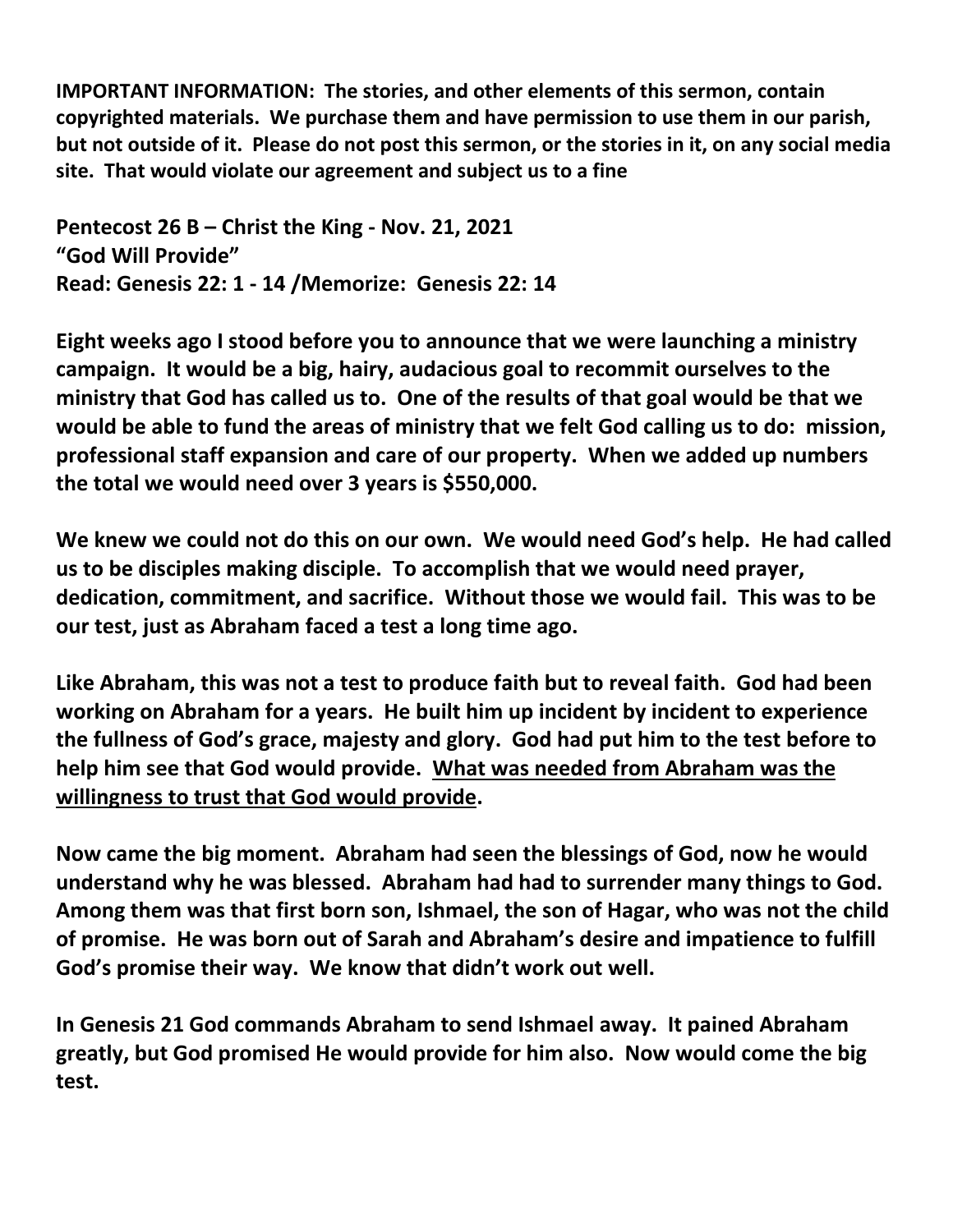**God called him, "Abraham!" Abraham replied, "Here I am." I'm sure he was expecting some wonderful gift from God, instead here's what God said, "Now take your son, your only son, Isaac, whom you love, and go to the land of Moriah, and offering him there as a burnt offering on one of the mountains of which I shall tell you."** 

**In these first two verses we hear several things that are vital to our story. Abraham's response, "Here I am," was saying to God that he was ready to be taught, to obey, to surrender and to be examined by God. I suspect the next words that he heard were like putting a knife in his heart. "Now take your son, Your only son, Whom you love, Offer him, As a burnt offering."** 

**All the neighbors around them sacrificed children. But Abraham was different. He was in a covenant relationship with God, a God who promised him that this child would be the seed of a great nation. God was asking the impossible of Abraham, yet Abraham obeyed.** 

**Here was the lesson God wanted Abraham to learn: Abraham needed to learn the difference between trusting the promise and trusting the promiser. God wants us to trust the promiser no matter what is happening in our lives and let Him take care of the promise.** 

**In obedience, Abraham took all the steps God told him to take. He, Isaac and the servants went towards the land of Moriah. When the mountain came into view, Abraham told the servants to wait. He said, "Stay here with the donkey while I and the boy go over there. We will worship and then we will come back to you." Then they set out for the mountain.** 

**Isaac knew something was different. He was carrying the wood for the sacrifice but there was no sacrificial animal. When asked, Abraham could only assure him, "God would provide." When they got up on the mountain they built the altar together, then Abraham told Isaac what was going to do and Isaac submitted to it. It was only at the point where Abraham was ready to plunge the knife that God stopped him.** 

**Now God knew that He was truly feared by Abraham because he held nothing back, not even his only son. Abraham revealed the faith God had been feeding into him for years. Because of His obedience, God counted it as if he had completed the action and so provided the sacrifice.**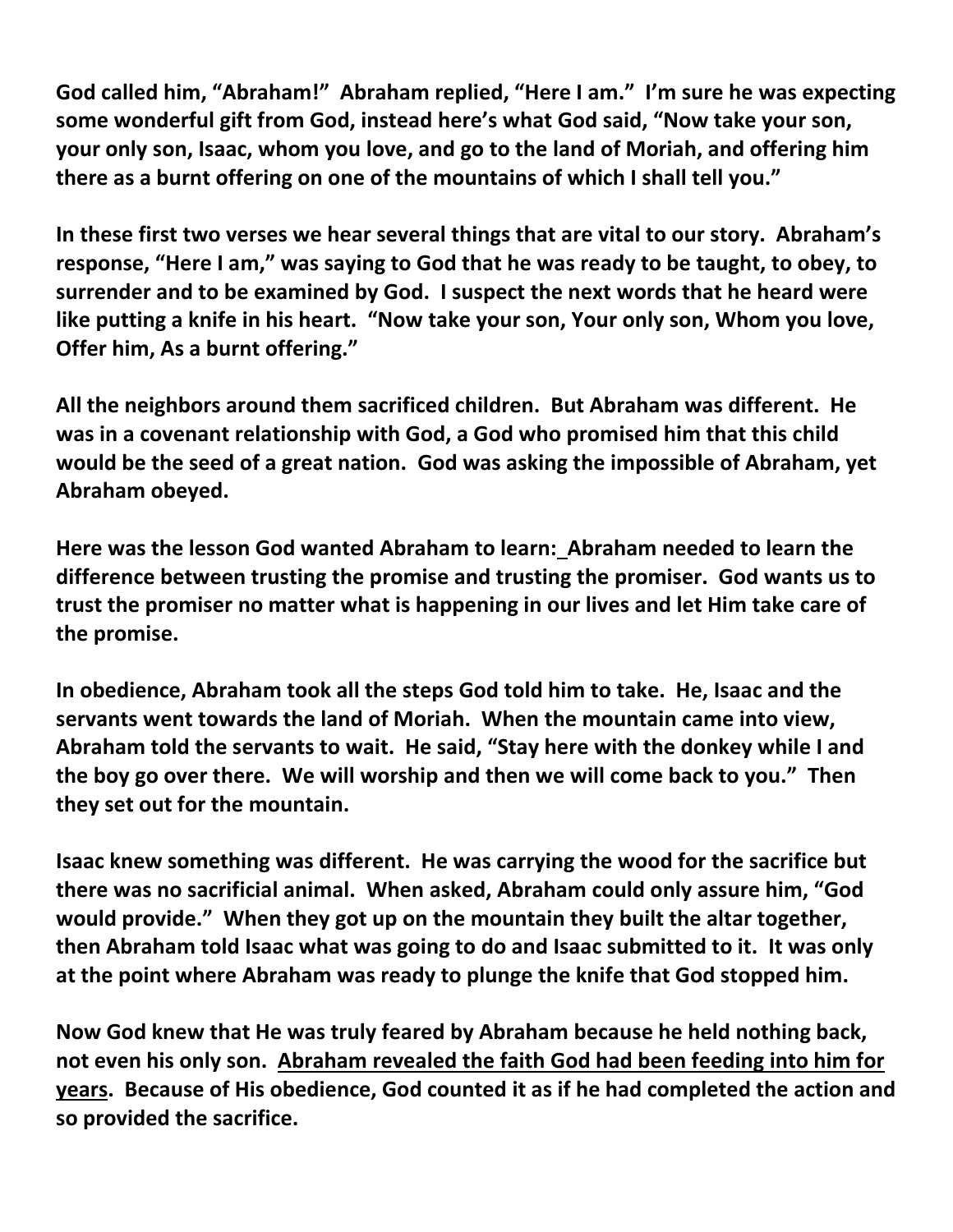**What do we learn from Abraham? So often people say that if they could only understand then they could accept what happened. Abraham's obedience showed that he trusted God even when he did not understand. When we're asking God for understanding, we're actually asking Him to justify Himself to us.**

**We can be certain this was not what Abraham wanted to do. This was his only son, the son who was to be the seed of nation that God had promised Abraham that he would have. So Abraham had to trust that if God had him kill Isaac, God would somehow bring him back to life. Isn't that what he was revealing to the servants when he told them that they would be coming back after they worshiped God? By this story, we are reminded that God uses every experience in our lives to help train us up for the person we are to become in Him.** 

**But the Abraham story actually foreshadows a bigger sacrifice. God offered himself through His Son as a sacrifice for us. He withheld nothing so that we could be His people. Like Isaac, Jesus carried the wood for the sacrifice and permitted Himself to be placed upon the cross to atone for the sins of the whole world. God had promised that He would save everybody; Jesus trusted the promiser to be faithful.** 

**Mount Moriah was where the temple would be built centuries later; where Jesus would be sacrificed. It was here that we would see the provision of God in all its fullness. We remember this as we come to the table of our Lord Jesus Christ that strengthens us in faith towards Him and love towards one another.** 

**We also have seen God's provision. As our leaders gathered on Nov. 10, they recommitted themselves to the mission and ministry of Good Shepherd. To a person they want to follow, obediently, the covenant that establishes our relationship to God.** 

**Like all of us, they may not always understand but they have placed their trust in the provider. In response to His call they have committed themselves to prayer, dedicated themselves to His mission and made their commitments of time, talent and treasure. They offer their sacrificial gifts to help us accomplish the mission God has placed before us.**